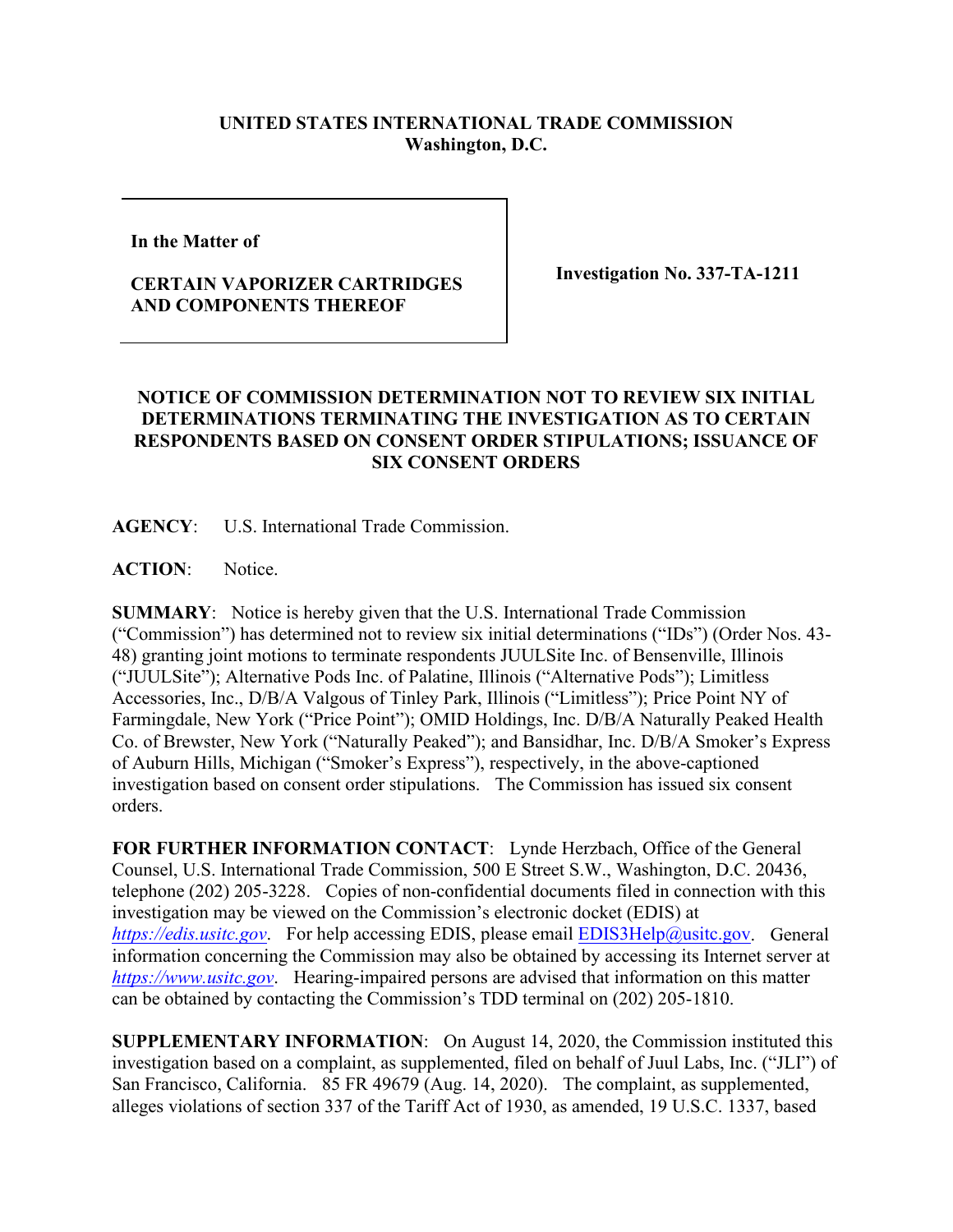upon the importation into the United States, the sale for importation, and the sale within the United States after importation of certain vaporizer cartridges and components thereof by reason of infringement of U.S. Design Patent Nos. D842,536; D858,870; D858,869; and D858,868. *Id*. The complaint further alleges that a domestic industry exists. *Id*. The Commission's notice of investigation names forty-nine (49) respondents, including JUULSite, Alternative Pods, Limitless, Price Point, Naturally Peaked, and Smoker's Express. *See id*. The Office of Unfair Import Investigations ("OUII") is also a party to the investigation. *See id*.

On December 21, 2020, JLI and Naturally Peaked filed a joint motion to terminate this investigation with respect to Naturally Peaked based on a consent order stipulation and proposed consent order. On December 23, 2020, OUII filed a response supporting the motion.

On December 21, 2020, JLI and Smoker's Express filed a joint motion to terminate this investigation with respect to Smoker's Express based on a consent order stipulation and proposed consent order. On December 23, 2020, OUII filed a response supporting the motion.

On January 5, 2021, JLI and JUULSite filed a joint motion to terminate this investigation with respect to JUULSite based on a consent order stipulation and proposed consent order. On January 15, 2021, OUII filed a response supporting the motion.

On January 5, 2021, JLI and Alternative Pods filed a joint motion to terminate this investigation with respect to Alternative Pods based on a consent order stipulation and proposed consent order. On January 15, 2021, OUII filed a response supporting the motion.

On January 8, 2021, JLI and Limitless filed a joint motion to terminate this investigation with respect to Limitless based on a consent order stipulation and proposed consent order. On January 21, 2021, OUII filed a response supporting the motion.

On January 11, 2021, JLI and Price Point filed a joint motion to terminate this investigation with respect to Price Point based on a consent order stipulation and proposed consent order. On January 21, 2021, OUII filed a response supporting the motion.

On February 2, 2021 the presiding administrative law judge issued the six subject IDs. *See* Order No. 43 (Feb. 2, 2021); Order No. 44 (Feb. 2, 2021); Order No. 45 (Feb. 2, 2021); Order No. 46 (Feb. 2, 2021); Order No. 47 (Feb. 2, 2021); Order No. 48 (Feb. 2, 2021). Each of the subject IDs finds that the respective motion, consent order stipulation, and proposed consent order satisfy the requirements of Commission Rules 210.21(c)(3) and (c)(4) (19 CFR  $210.21(c)(3)$ ,  $(c)(4)$ ). The IDs also find that termination of JUULSite, Alternative Pods, Limitless, Price Point, Naturally Peaked, and Smoker's Express would not be contrary to the public interest.

No party petitioned for review of the subject IDs.